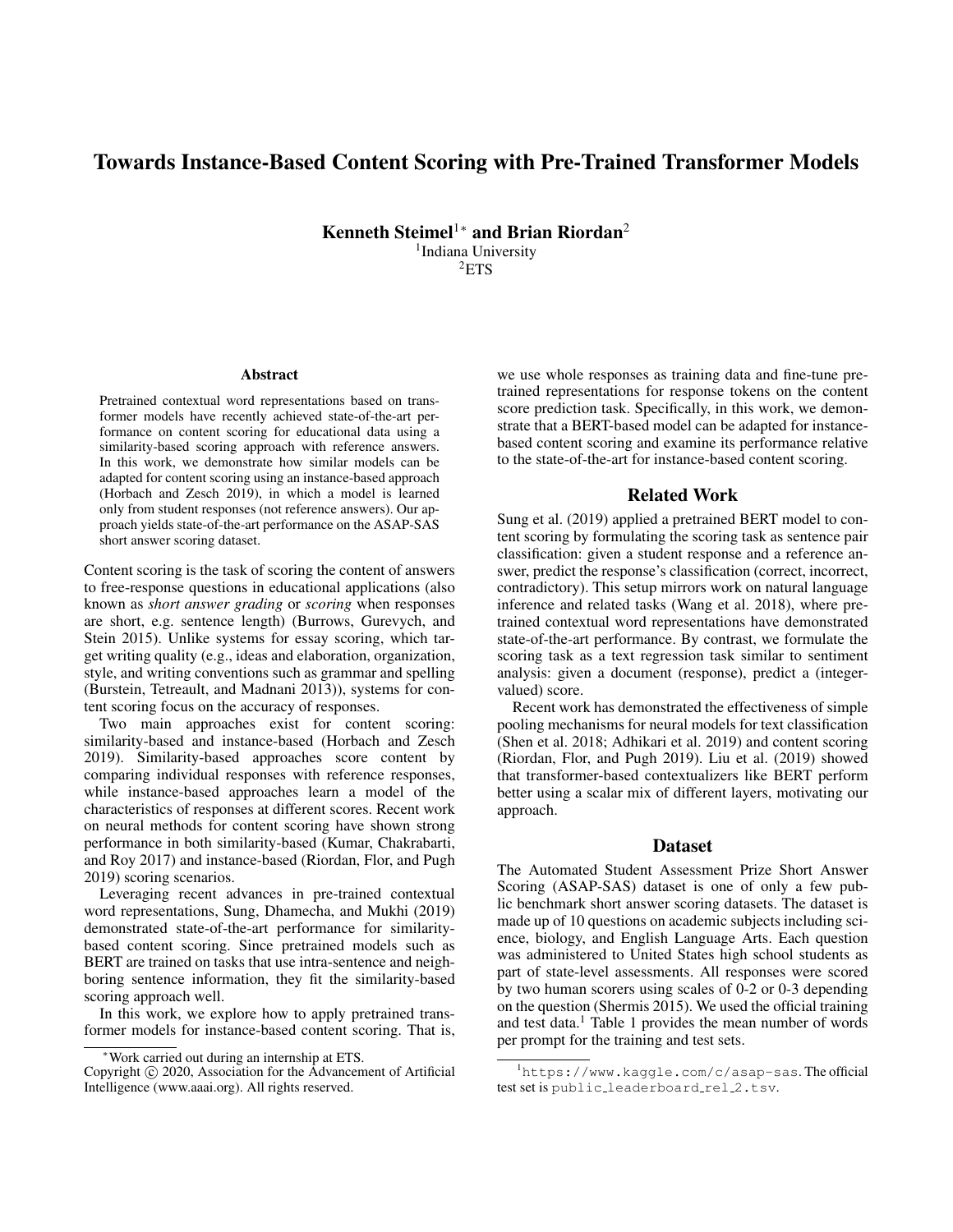|                                |                | $\mathbf{2}$   | $\mathbf{3}$         | $\overline{4}$ |                | 5 6 7 8        |                |                | - 9            | 10             | Mean<br><b>OWK</b> | $Mean_{Fisher}$<br><b>OWK</b> | Mean<br><b>MSE</b> |
|--------------------------------|----------------|----------------|----------------------|----------------|----------------|----------------|----------------|----------------|----------------|----------------|--------------------|-------------------------------|--------------------|
| Words (train)<br>Words (test)  | 52.50<br>54.32 | 67.37          | 66.86 54.58<br>55.37 | 47.07<br>47.48 | 29.19<br>29.24 | 27.07<br>28.73 | 47.26<br>48.00 | 62.06<br>61.62 | 56.04<br>55.68 | 48.42<br>46.77 |                    |                               |                    |
| RNN-based<br><b>BERT-based</b> | .8301<br>.8533 | .7913<br>.8430 | .6620<br>.6988       | .7310<br>.6134 | .8441<br>.8232 | .8610<br>.8464 | .7362<br>.7577 | .6641<br>.6742 | .8087<br>.8518 | .7766<br>.7795 | .7705<br>.7741     | .7788<br>.7858                | .2200<br>.2055     |

Table 1: Numbers of words per response in the train and test sets, and per-prompt quadratic weighted kappa (QWK) and mean results on the official test set.

| Pooling Method | Moving<br>average | <b>BERT Layers</b> | Mean MSE |  |  |
|----------------|-------------------|--------------------|----------|--|--|
|                |                   | Top                | 0.2109   |  |  |
| Mean           | $\div$            | Mix                | 0.2152   |  |  |
|                |                   | Top                | 0.2153   |  |  |
|                |                   | Mix                | 0.2162   |  |  |
|                |                   | Top                | 0.2191   |  |  |
| Max            | $\ddot{}$         | Mix                | 0.2177   |  |  |
|                |                   | Top                | 0.2138   |  |  |
|                |                   | Mix                | 0.2132   |  |  |
|                |                   | Top                | 0.2228   |  |  |
| 'CLS'          | $\ddot{}$         | Mix                | 0.2239   |  |  |
|                |                   | Top                | 0.2248   |  |  |
|                |                   | Mix                | 0.2267   |  |  |

Table 2: BERT-based model performance on validation set.

#### Method

#### Network architecture

BERT is a 12-layer bidirectional transformer model trained on the tasks of masked token prediction and next sentence prediction across very large corpora. During training, a special token '[CLS]' is added to the beginning of each input sequence. To make predictions, the learned representation for this token is processed by an additional layer with nonlinear activation. To use the pretrained model in downstream tasks, the model is 'fine-tuned' by training the model weights directly on the task of interest, making predictions via the '[CLS]' token.

For instance-based content-scoring, we (1) adapt the pooling mechanism across token representations and (2) use representations from all model layers for prediction.

First, instead of using the trained '[CLS]' token and its subsequent pooling layer, we explore *mean* and *max* pooling across both the '[CLS]' token representation and the representations of all wordpieces in the response. This approach more directly uses information available across the response. The result of the pooling layer is a single vector. Since we target integer-valued content scoring, we add a feedforward layer with sigmoid activation and scale scores to [0,1].

Second, we investigate *scalar mixing* across the layers of the model. From the activations for each layer, a vector of weights is learned corresponding to the contribution of each layer. This weighted combination of layers is processed by the pooling mechanism.

### Data preparation and model training

Prior to training, the text was spell-corrected with a highperforming system similar to Flor (2012) and Flor and Futagi (2012). All scores of responses were scaled to [0, 1], and these scaled scores were used as input to the networks. For evaluation, the scaled scores were converted back to their original range (Taghipour and Ng 2016). Networks were trained with a mean squared error loss.

We trained models with 5-fold cross validation with train/validation/test splits. We split the official ASAP-SAS training data into 5 folds of 80% train and 20% validation. For hyperparameter tuning, we evaluated performance only on the validation sets and recorded the best performance across epochs. For training final models after hyperparameter tuning, we combined the training and validation sets and stopped training at the average best epoch across validation folds rounded to the nearest epoch (cf. Johnson & Zhang (2017)).

For all experiments, we used a batch size of 16 and tuned the learning rate in  $\{2e-5, 3e-5, 5e-5\}$ . The best results were obtained with a learning rate of 5e-5. We also applied an exponential moving average across model parameters, using a decay rate of 0.999 to match the setting used for the RNNbased model (Riordan, Flor, and Pugh 2019).

## Results and Discussion

We report model performance on each prompt with quadratic weighted kappa (QWK). To summarize performance across prompts, we report mean QWK, Fisherweighted mean QWK (the official metric of the ASAP-SAS competition), and mean MSE.

The mean MSE of model variants on the validation set is shown in Table 3. The mean and max pooling mechanisms produce much lower MSE than the standard BERT pooling mechanism. Taking the scalar mix of layers resulted in mixed performance, yielding lower mean squared error values for max pooling but higher values for mean pooling and standard BERT pooling. Taking the moving average of weights across epochs was often helpful, and contributed to the best configuration. We used mean pooling, only the top layer, and a moving average of the weights for training final models on the test set.

Table 1 shows the per-prompt performance and mean performance across prompts on the test set for both the BERTbased system and the state-of-the-art RNN-based system from Riordan, Flor, & Pugh (2019). The fine-tuned BERTbased system surpasses the state-of-the-art RNN model on